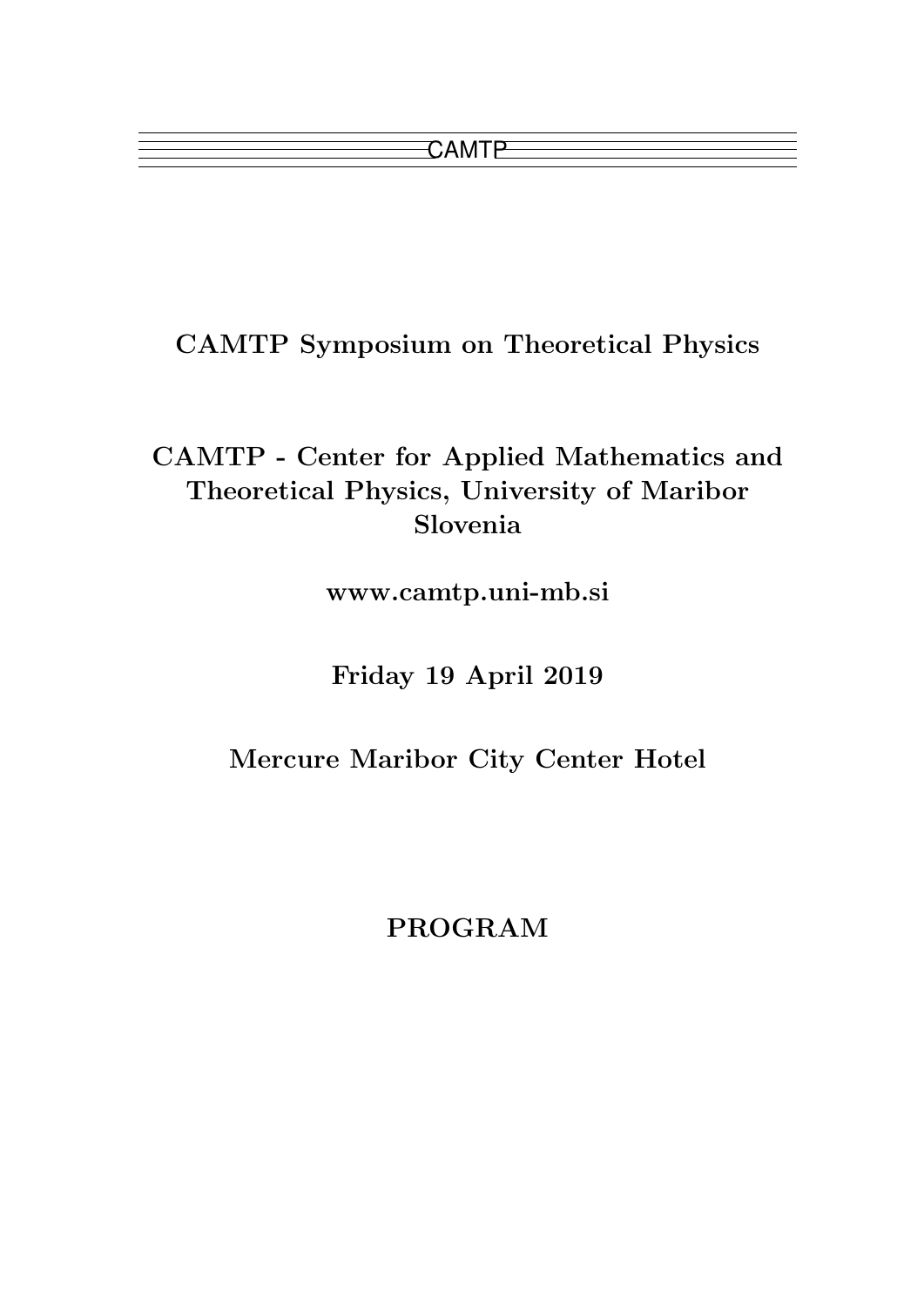# FOREWORD

The seminars of CAMTP have a long tradition and history, since the foundation in 1990. In order to increase their visibility and scientific quality, and to maximize the audience, I decided to organize a one-day symposium rather than a series of many individual seminars. We shall have the opportunity to listen to 13 invited talks on many different topics in theoretical physics and applied mathematics, including the most recent advances in many different fields. The attendance is open for the public free of charge, including and especially for the students.

We shall also use this opportunity to celebrate the 60th birthday of Professor George Krylov (born 19 March 1959) of the Belarus State University in Minsk, who was our research collaborator at CAMTP for the period of two years 1997-1999. He also is very active in organizing annual international seminars on nonlinear dynamics in Minsk, since 1995, and plays a key operational role in running the international journal Nonlinear Phenomena in Complex Systems, which as electronic journal resides at the computer cluster of CAMTP, which is one of the journal's supporting institutions along with several major institutions in Minsk and in Saint Petersburg.

Finally, we shall enjoy the evening concert performed by Nejc Kamplet (born 1996 in Maribor) on piano, thus combining science and musical art, which is a long standing tradition of our plentiful Summer Schools, Christmas Symposia, Japan-Slovenia Seminars, European Advanced Studies Conferences and many other scientific conference events. Kamplet is internationally known pianist performing all over the world, including playing with big symphony orchestras.

Professor Marko Robnik, Director of CAMTP

Maribor, 4 April 2019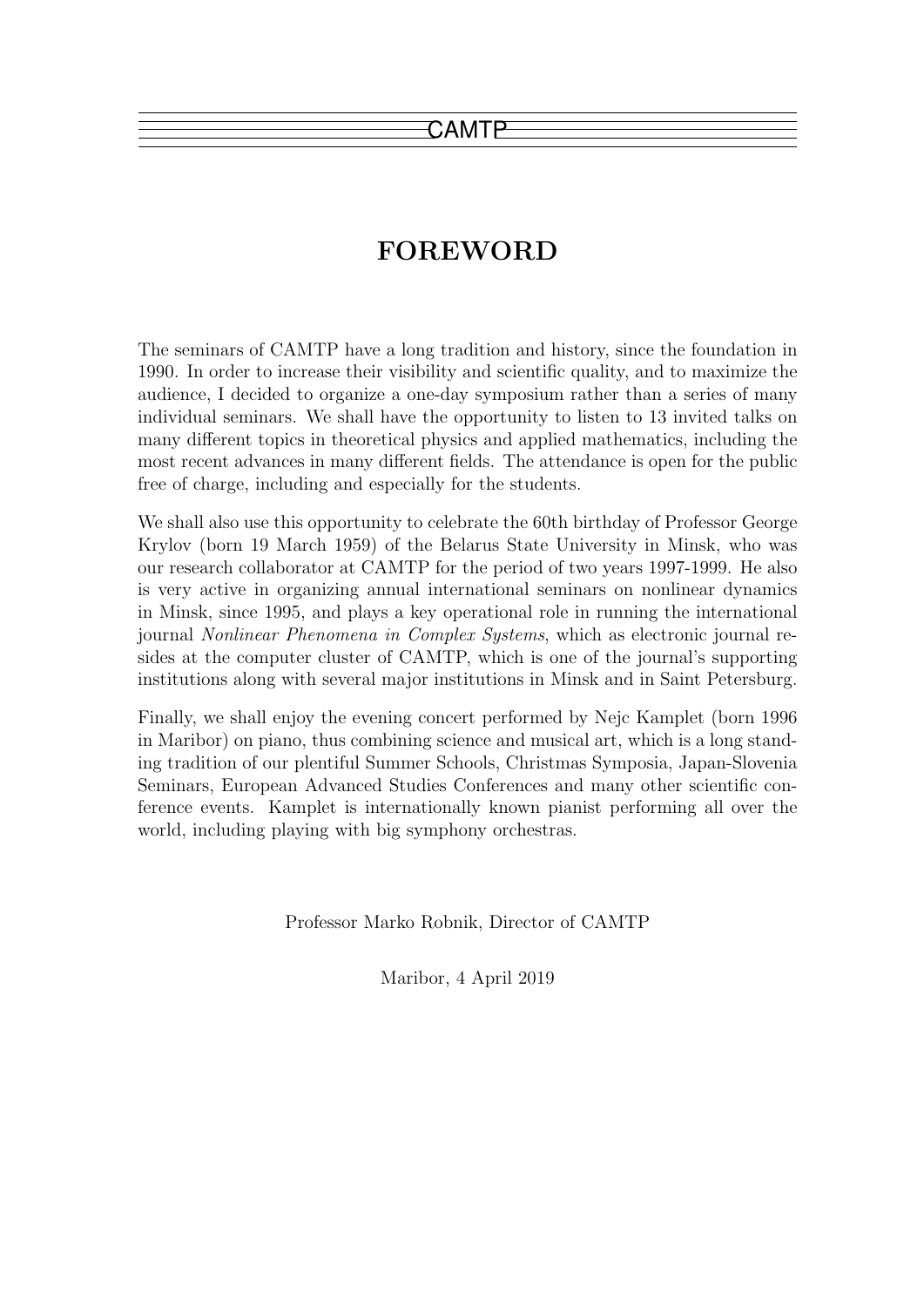# SCHEDULE OF TALKS

| <b>CHAIR</b> | Robnik                        |
|--------------|-------------------------------|
| 09:00-09:45  | Cvetič                        |
| 09:45-10:30  | Krylov                        |
| 10:30-11:00  | Prosen                        |
| 11:00-11:30  | Coffee and Tea                |
| 11:30-12:00  | Biró                          |
| 12:00-12:30  | Žumer                         |
| 12:30-13:00  | Grushevskaya                  |
| 13:00-13:30  | Lozej                         |
| 13:30-15:00  | Lunch                         |
| <b>CHAIR</b> | Cvetič                        |
| 15:00-15:30  | Robnik                        |
| 15:30-16:00  | Perc                          |
| 16:00-16:30  | Prapotnik - Brdnik            |
| 16:30-17:00  | Coffee and Tea                |
| 17:00-17:30  | Romanovski                    |
| 17:30-18:00  | Petek                         |
| 18:00-18:30  | Ferčec                        |
| 19:00-20:00  | Concert Nejc Kamplet on Piano |
| 20:00-23:00  | <b>Festive Dinner</b>         |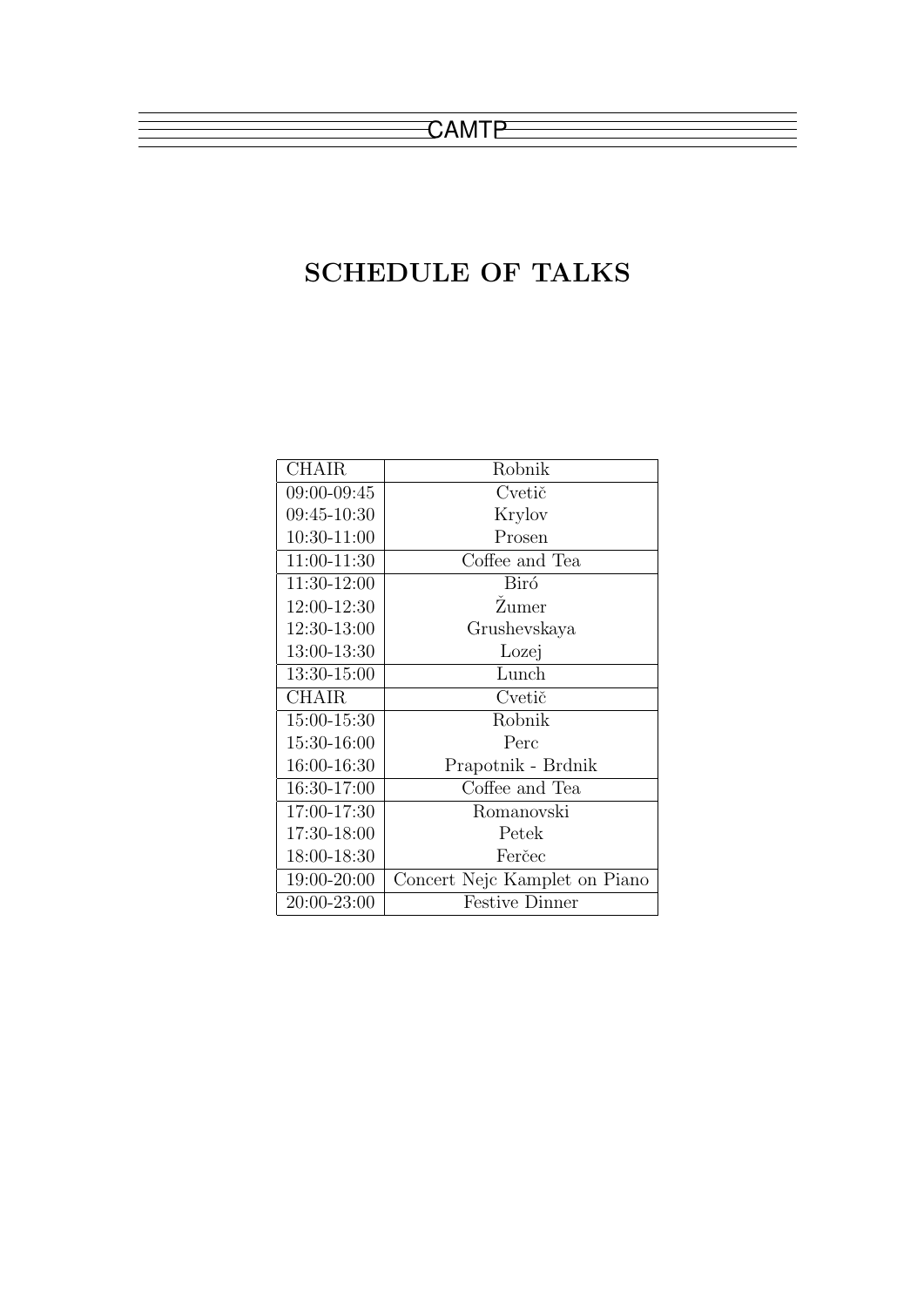## Negative binomial coherent states

## TAMÁS S. BIRÓ

## Wigner Research Center for Physics, Budapest Hungarian Academy of Sciences, H-1121 Budapest Konkoly Thege M 29-33, Hungary  $Biro. Tamas@wigner.mta.hu \bullet www.rmki.kfki.hu/tsbiro$

Negative binomial coherent states are very special squeezed coherent states. They are important because being compatible with the distribution of the numbers of newly produced hadrons in high energy accelerator experiments, and there is hope to understand how such distributions may dynamically emerge based purely on quantum processes.

In this short talk I present theoretical speculations about possible constructions of Hamiltonians creating such a state, where the number of quanta follows a negative binomial distribution, from the Fock vacuum state. A unitary operator transforming a normed vector of the Hilbert state into another with the same norm can be constructed in general. This construction, however, is simple only in terms of fermionic operators, representing these two (initial and final) states as a spin half system.

On the other hand, in special cases, like the Glauber coherent state known from quantum optics, a shift operator, transforming the vacuum state into a Glauber state, is made of a simple Hamiltonian evolution operator, containing a dipole coupling to some external agent. We seek for an analogy of this for the negative binomial coherent states, and cannot find so far such a simple solution. The closest is a modified (squeezed) shift operator, where the Hamiltonian is not hermitic. We finally arrive at the perspective to consider a quantum noise temperature for negative binomial coherent states.

- [1] T. S. Biró, A. Jakovác and Z. Schram,  $EPIA$  53 (2017) 52
- [2]  $T. S. Biró, Z. Schram and L. Jenkovszky, *EPJ A* **54** (2018) 17$
- [3] T. S. Biró and A. Jakovác, *Emergence of Temperature in Examples and Related* Nuiscances in Field Theory, Springer Briefs in Physics, 2019.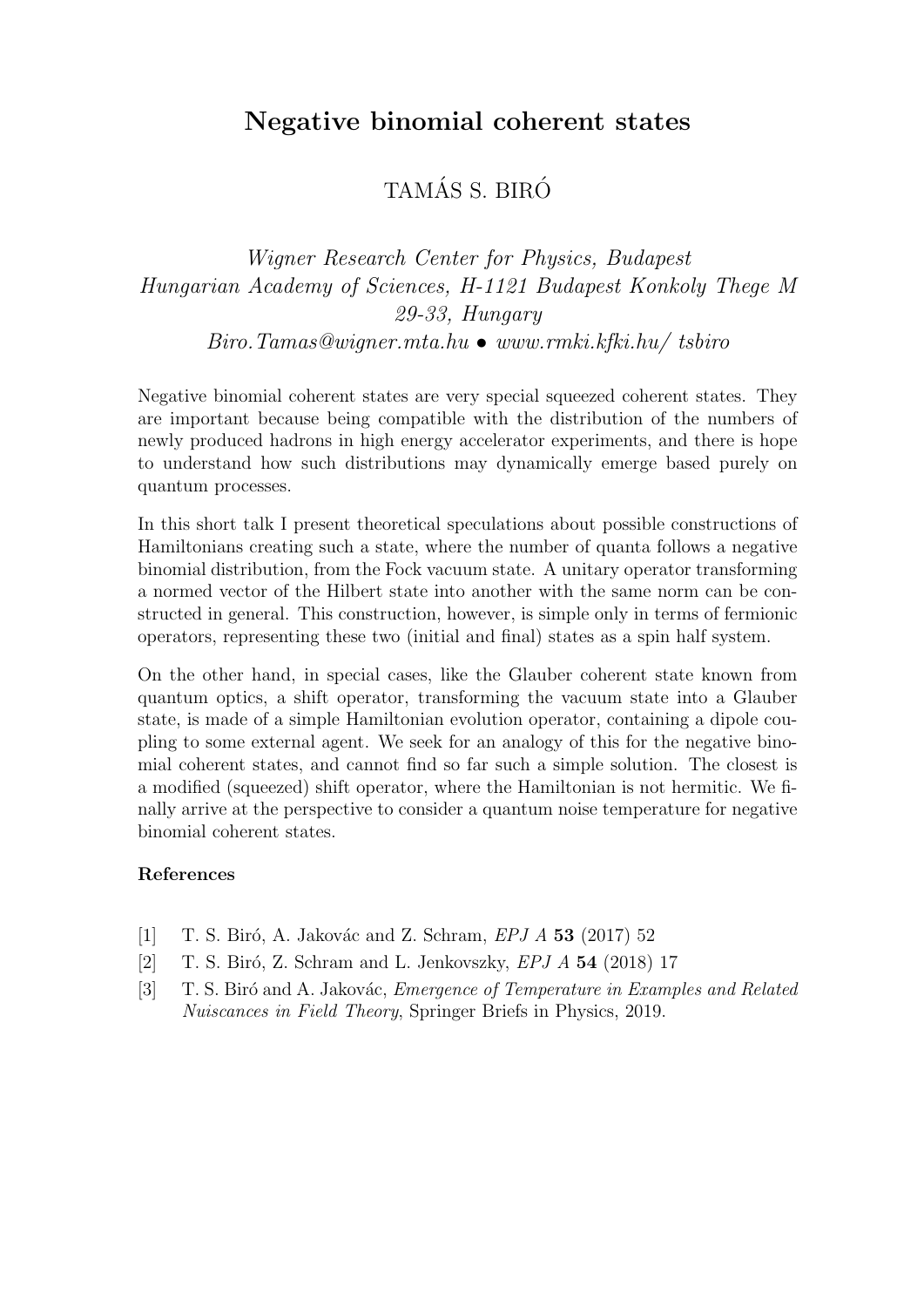# Globally consistent three family standard models in F-theory

MIRJAM CVETIČ

Department of Physics and Astronomy, University of Pennsylvania Philadelphia, USA

and

CAMTP - Center for Applied Mathematics and Theoretical Physics University of Maribor, Mladinska 3, SI-2000 Maribor, Slovenia cvetic@physics.upenn.edu

We present recent developments in F-theory compactification, a strongly coupled regime of string theory. We focus on advances in constructions of globally consistent F-theory compactifications with continuous and discrete gauge symmetries and emphasize new insights into geometric classification of globally consistent three family Standard Models. We highlight the first example of the three family Standard Model with Z2 matter parity and a subsequent systematic exploration of the landscape of F-theory Standard Models.

#### References

[1] M. Cvetič, J. Halverson, L. Lin, M. Liu and J. Tian,  $arXiv:1903.00009$  [hep-th] arXiv:1903.00009 [hep-th].

[2] M. Cvetič, L. Lin, M. Liu and P.-K. Oehlmann, *JHEP* 089 (2018) 1809

arXiv:1807.01320 [hep-th]

[3] M. Cvetič, D. Klevers, D. Kaloni Mayorga Pena, P.-K. Oehlmann and J. Reuter, JHEP 087 (2015) 1508

arXiv:1503.02068 [hep-th]

[4] M. Cvetič and Ling Lin,  $PoS$  TASI2017 020 (2018)

arXiv:1809.00012 [hep-th]

[5] M. Cvetič, J.J. Heckman and Ling Lin, *JHEP* 001 (2018) 1811

arXiv:1806.10594 [hep-th]

[6] M. Cvetič and Ling Lin, *JHEP* 157 (2018) 1801

arXiv:1706.08521 [hep-th]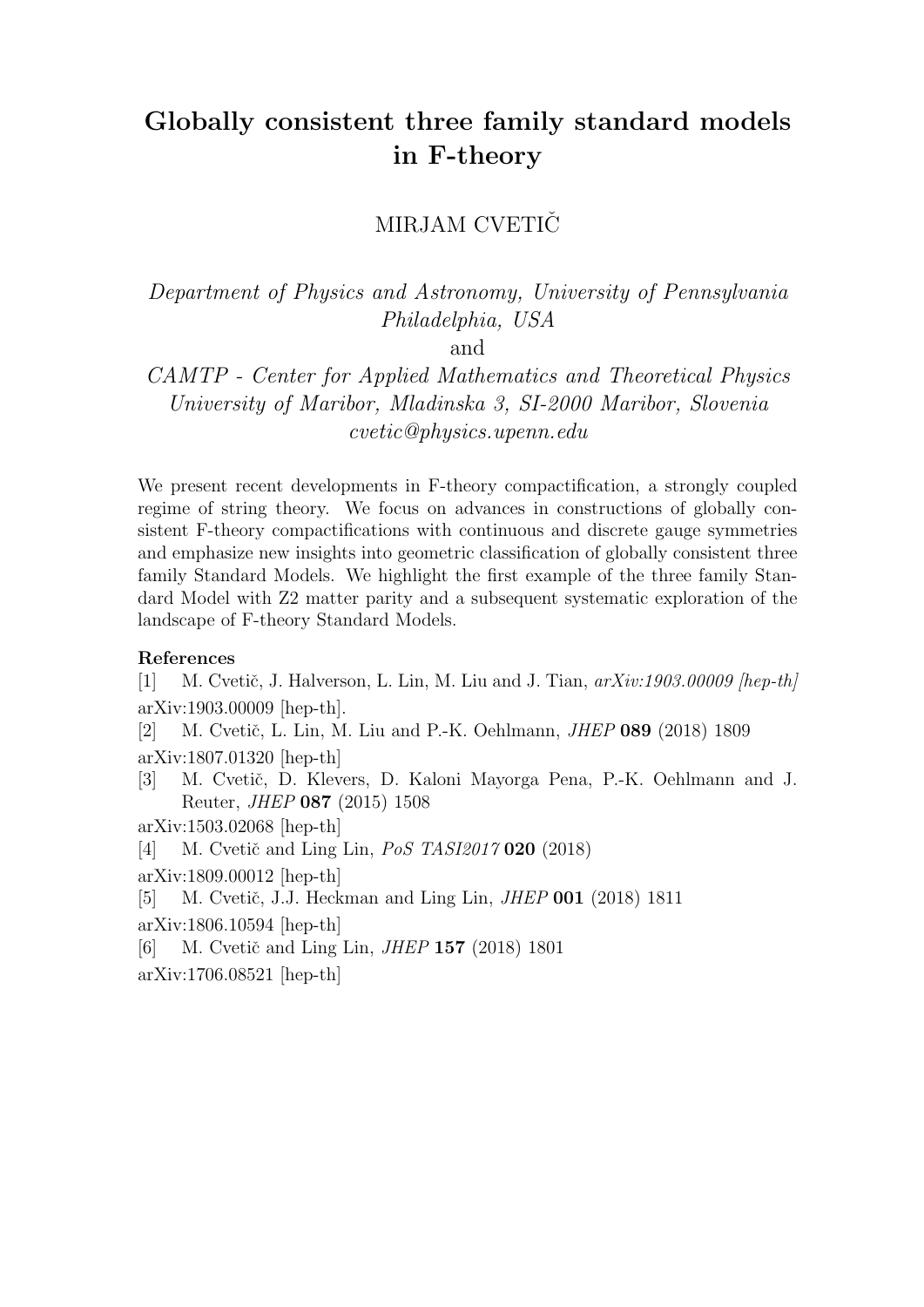# The qualitative properties of some dynamical systems

### BRIGITA FERČEC

FE - Faculty of Energy Technology, University of Maribor Hočevarjev trg 1, SI-8270 Krško, Slovenia CAMTP - Center for Applied Mathematics and Theoretical Physics University of Maribor, Mladinska 3, SI-2000 Maribor, Slovenia brigita.fercec@um.si

We perform the qualitative study of some models represented by three-dimensional systems of ordinary differential equations. We propose an approach for determining the geometrical structure of the phase space and finding Hopf bifurcations in polynomial systems depending on many parameters - such systems are typical in biochemical network models - which combines some methods of qualitative analysis of autonomous systems of differential equations and effective methods and software tools of computational algebra. We use them to find invariant surfaces and parameter conditions under which Hopf bifurcations occur for the system in concern.

- [1] I. K. Aybar, O. O. Aybar, B. Ferčec, V. Romanovski, S. S. Swarup, A. Weber, Communications in Mathematical and in Computer Chemistry 74 (2015) 465- 480.
- [2] I. K. Aybar, O. O. Aybar, M. Dukarić, B. Ferčec, Applied mathematics and computation 333 (2018) 118-132.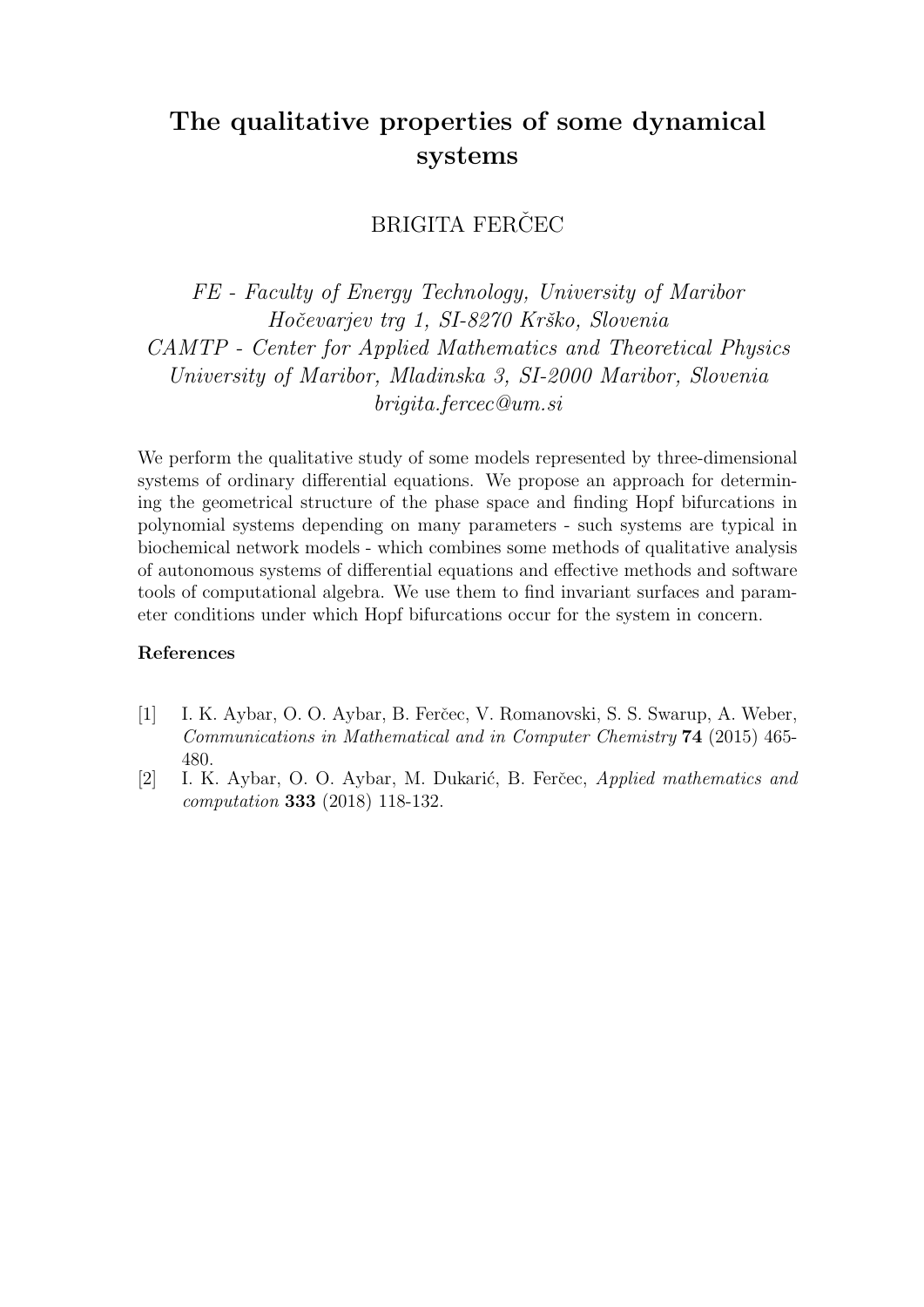# Charge transport in topological materials: high energy  $\vec{k} \cdot \vec{p}$  approximation

### HALINA GRUSHEVSKAYA

Belarusian State University, Nazaleznasti ave 4, 220030 Minsk, Belarus  $grushevskaja@bsu.bu \bullet www.bsu.bu$ 

Based on a self-consistent Dirac–Hartree–Fock field approach a quasi-relativistic model of graphene-like materials in the tight-binding approximation with accounting of relativistic electron terms  $\pi(P_{3/2})$  and  $\pi^*(D_{3/2})$  [1] have been used to elicit effects of nontrivial topology on charge transport. High-energy  $\vec{k} \cdot \vec{p}$  Hamiltonian in this model describes a motion of Majorana-like superposition of charged model carriers [2,3]. Quantum statistical theory of non-abelian currents of Majorana-like superposition of charged carriers has been developed. Ohmic contribution to the current has been calculated as well as contributions stipulated by accounting of magnetoelectric effects (resulting in Hall current) and polarization ones (via Zitterbewegung effect and Klein tunneling).

- x [1] H.V. Grushevskaya, G.G. Krylov. Chapter 9. Electronic Structure and Transport in Graphene: QuasiRelativistic Dirac-Hartree-Fock Self-Consistent Field Approximation. In: Graphene Science Handbook: Electrical and Optical Properties. Vol. 3. Eds. M. Aliofkhazraei, N. Ali, W.I. Milne, C.S. Ozkan, S. Mitura, J.L. Gervasoni. (Taylor and Francis Group, CRC Press, USA, UK, 2016). Pp. 117-132
- [2] H. Grushevskaya, G. Krylov. Symmetry. 8, (2016)60
- [3] H.V. Grushevskaya, G. Krylov. Int. J. Nonlin. Phenom. in Complex Sys. 20, (2017) 153 - 169.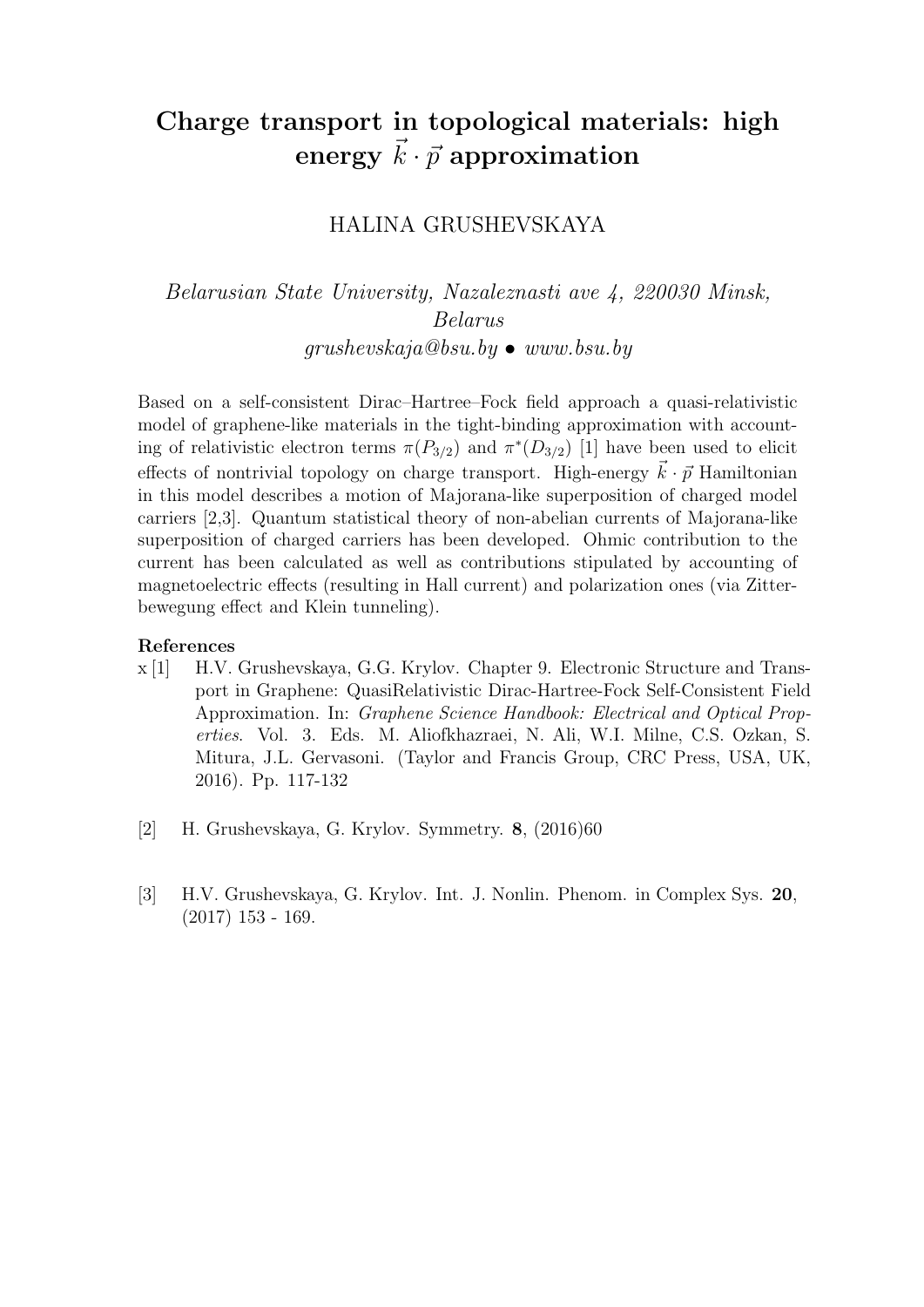# Topological properties of quasi-relativistic graphene model

### GEORGE KRYLOV & HALINA GRUSHEVSKAYA

Belarusian State University, Nazaleznasti ave 3, 220030 Minsk, Belarus  $krilov@bsu.bu \bullet www.bsu.bu$ 

Within the framework of an earlier developed quasi-relativistic model of two-dimensional topological semimetals [1], that admits exotic non-abelian Majorana-like gapless fermion excitations [2,3], we investigate the structure of its quasi-momentum space. Some specific features of the model are demonstrated related to  $N = 3$  flavours and gauge fields earlier introduced [4]. With the goal to extract peculiar topological characteristics of the model the non-abelian Zak phases [5] have been numerically calculated for several possible approximations including the simplest one corresponding to the known Wallace model of graphene (see e.g., in [6]). It has been demonstrated that the homotopy group of the model is  $\mathbb{Z}_2 \times \mathbb{Z}_4$  that could be a result of the Majorana-like quasi-particle excitation presence.

- [1] H.V. Grushevskaya, G.G. Krylov. Chapter 9. Electronic Structure and Transport in Graphene: QuasiRelativistic Dirac-Hartree-Fock Self-Consistent Field Approximation. In: Graphene Science Handbook: Electrical and Optical Properties. Vol. 3. Eds. M. Aliofkhazraei, N. Ali, W.I. Milne, C.S. Ozkan, S. Mitura, J.L. Gervasoni. (Taylor and Francis Group, CRC Press, USA, UK, 2016). Pp. 117-132
- [2] H. Grushevskaya, G. Krylov. Symmetry. 8, (2016) 60
- [3] H.V. Grushevskaya, G. Krylov. Int. J. Nonlin. Phenom. in Complex Sys. 20,  $(2017)$  153 - 169.
- [4] H.V. Grushevskaya, G. Krylov. Int. J. Nonlin. Phenom. in Complex Sys. 18, (2015) 81 - 98.
- [5] M. S. Sarandy 1 and D. A. Lidar, Phys. Rev A73 (2006) 062101
- [6] A. H. Castro Neto et al. Rev Mod Phys, 81 109-162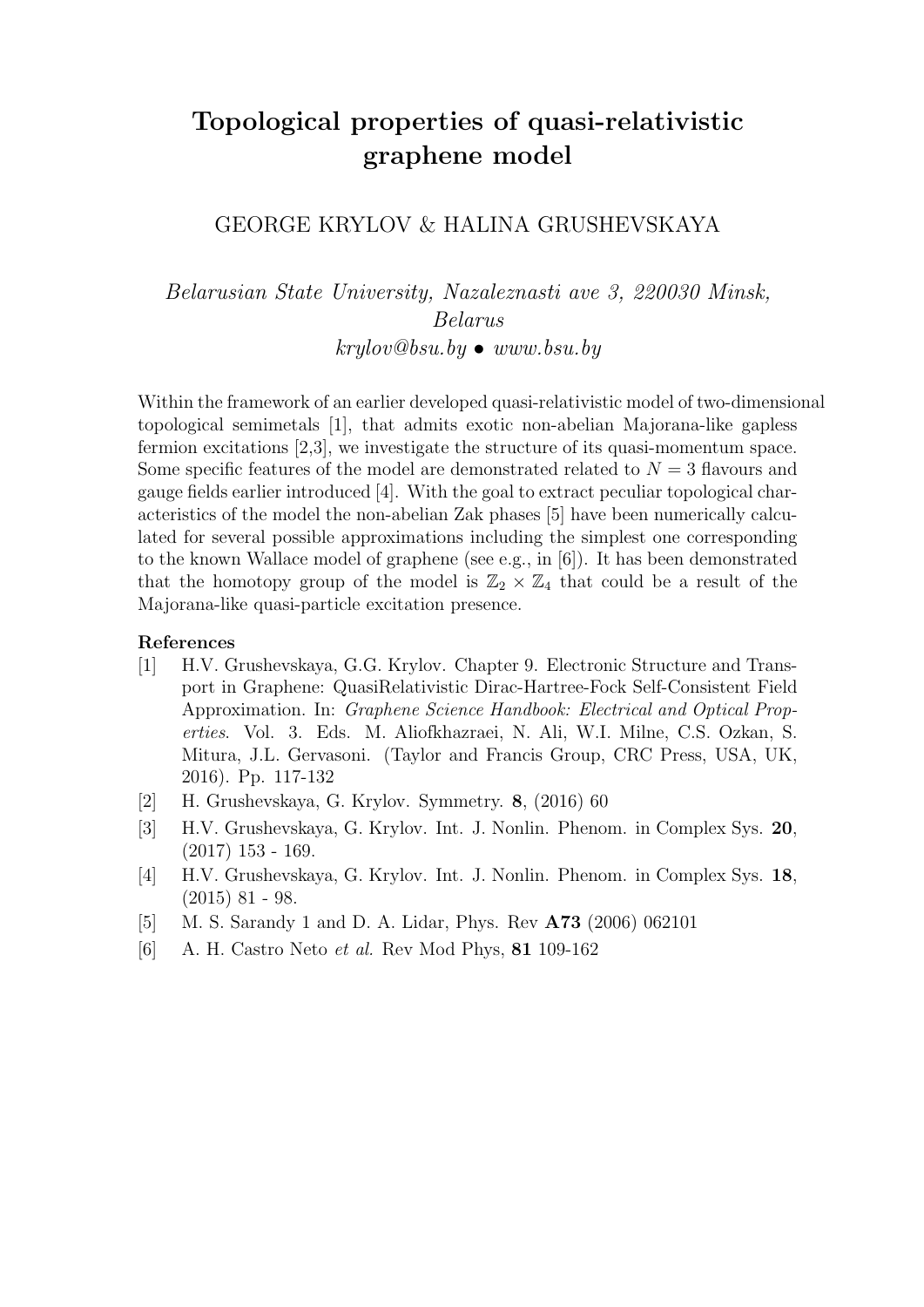# Structure, size and statistical properties of chaotic components in Hamiltonian systems with divided phase space

### ČRT LOZEJ

CAMTP - Center for Applied Mathematics and Theoretical Physics University of Maribor, Mladinska 3, SI-2000 Maribor, Slovenia  $closej@qmail.com$  • www.camtp.uni-mb.si

Generic Hamiltonian dynamical systems are neither integrable nor fully chaotic. Whether the motion is chaotic or not depends on the initial condition. The phase space is divided into various invariant components. Typically, the chaotic component, known as the chaotic sea, surrounds an infinite number of Kolmogorov-Arnold-Moser (KAM) islands [1]. Invariant fractal sets known as cantori may also be present and limit transport in the phase space causing the phenomenon known as stickiness [2]. In the talk we will present the statistical properties of the largest chaotic component in a family of billiards introduced in [3] as well as the family of Lemon billiards [4]. By changing the value of the billiard parameters, we may acquire anything from a fully regular (integrable) to fully chaotic (ergodic) Hamiltonian systems. We divide the phase space into a grid of cells and determine which of them belong to the chaotic component by the iteration of a chaotic orbit. We compare the dynamics of the cell filling with the so-called random model [5, 6], that assumes completely uncorrelated cell visits and accurately describes the filling of cells for ergodic systems. We will show that due to stickiness the random model fails to describe the cell filling in systems where stickiness is present. The statistics of cell recurrence times provide a way of quantifying the stickiness of the structures in the phase space.

- [1] E. Ott, Chaos in Dynamical Systems (Cambridge Univ. Press, 1993).
- [2] L. A. Bunimovich and L. V. Vela-Arevalo, Chaos: An Interdisciplinary Journal of Nonlinear Science 22 (2013) 026103
- [3] M. Robnik, J. Phys. A: Math. Gen. 16 (1983) 3971
- [4] E. J. Heller and S. Tomsovic, Physics Today 46 (1993) 38-46
- [5] M. Robnik, J. Dobnikar, A. Rapisarda, T. Prosen, in M. Petkovšek, *J. Phys.* A: Math. Gen. 30 (1997) L803
- [6] C. Lozej and M. Robnik, *Phys.Rev. E* **97** (2018) 012206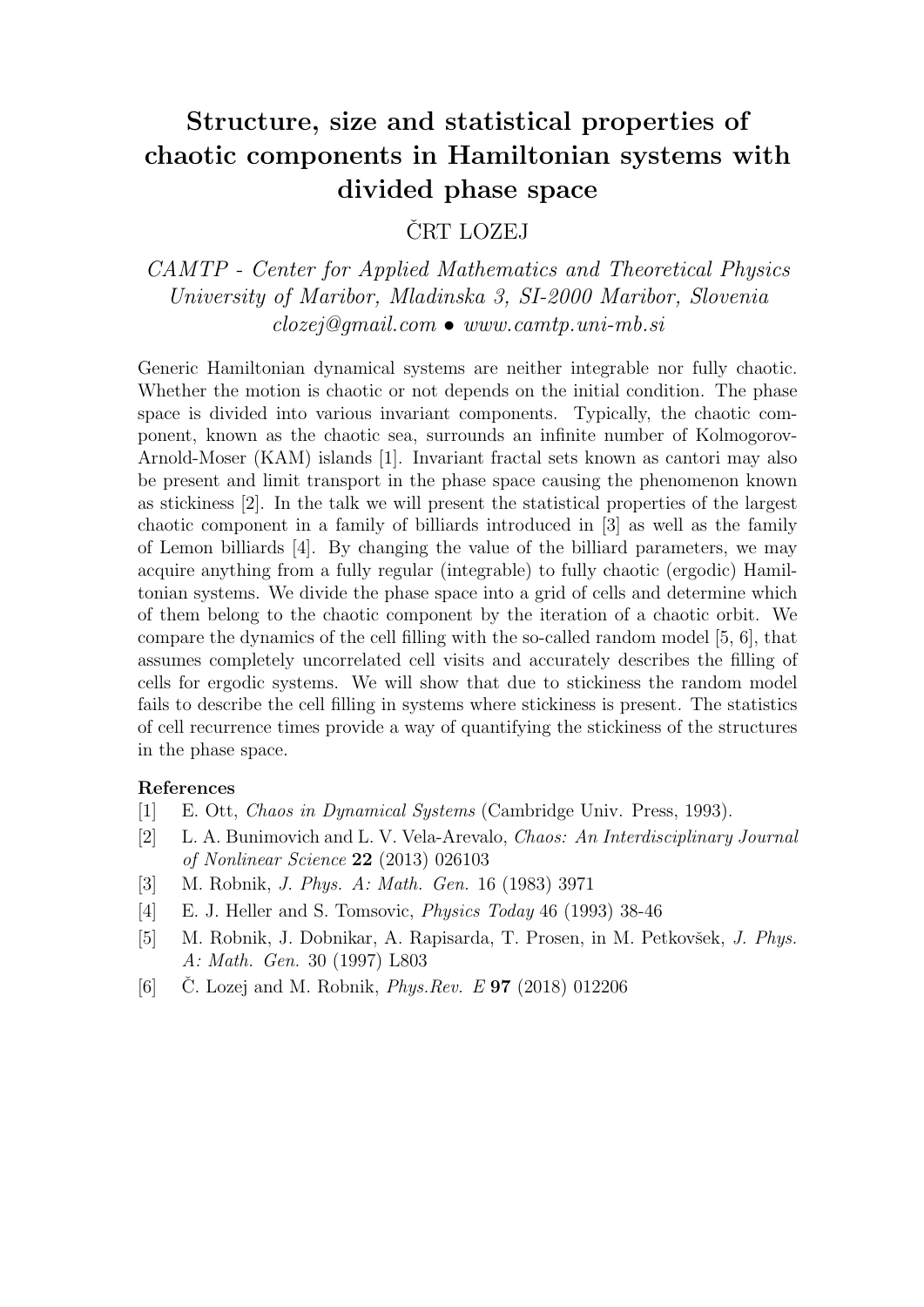## Visual arts and physics: Entropy and complexity as common ground

### MATJAŽ PERC

Faculty of Natural Sciences and Mathematics, University of Maribor, Koroška cesta 160, SI-2000 Maribor, Slovenia

CAMTP – Center for Applied Mathematics and Theoretical Physics, University of Maribor, Mladinska 3, SI-2000 Maribor, Slovenia matjaz.perc@gmail.com • www.matjazperc.com

The 20th century is often referred to as the century of physics. From x-rays to the semiconductor industry, the human society today would indeed be very different were it not for the progress made in physics laboratories around the world [1,2]. What the past 100 years have been for science, the past millennium has been for the arts. From the late Byzantine and Islamic art to Renaissance, Realism and Pop art, the past 1000 years are packed with the most productive periods of our creative existence. The availability of digitized visual artworks allows us to perform large-scale quantitative analysis of the history of art. We have analyzed almost 140,000 visual artworks [3], the majority of which were paintings, by more than 2,300 artists created between the years 1031 and 2016. Based on the complexity and entropy of spatial patterns in the artworks, we were able to hierarchically categorize the artworks on a scale of order-disorder and simplicity-complexity, ultimately revealing a clear temporal evolution of the artworks that coincides with the main historical periods of art.

- [1] M. Perc, Self-organization of progress across the century of physics, Sci. Rep. 3, 1720 (2013)
- [2] T. Kuhn, M. Perc, D. Helbing, Inheritance patterns in citation networks reveal scientific memes, *Phys. Rev. X* 4, 041036 (2014)
- [3] H. Y. D. Sigaki, M. Perc, H. V. Ribeiro, History of art paintings through the lens of entropy and complexity, Proc. Natl. Acad. Sci. U.S.A. 115, E8585-E8594 (2018)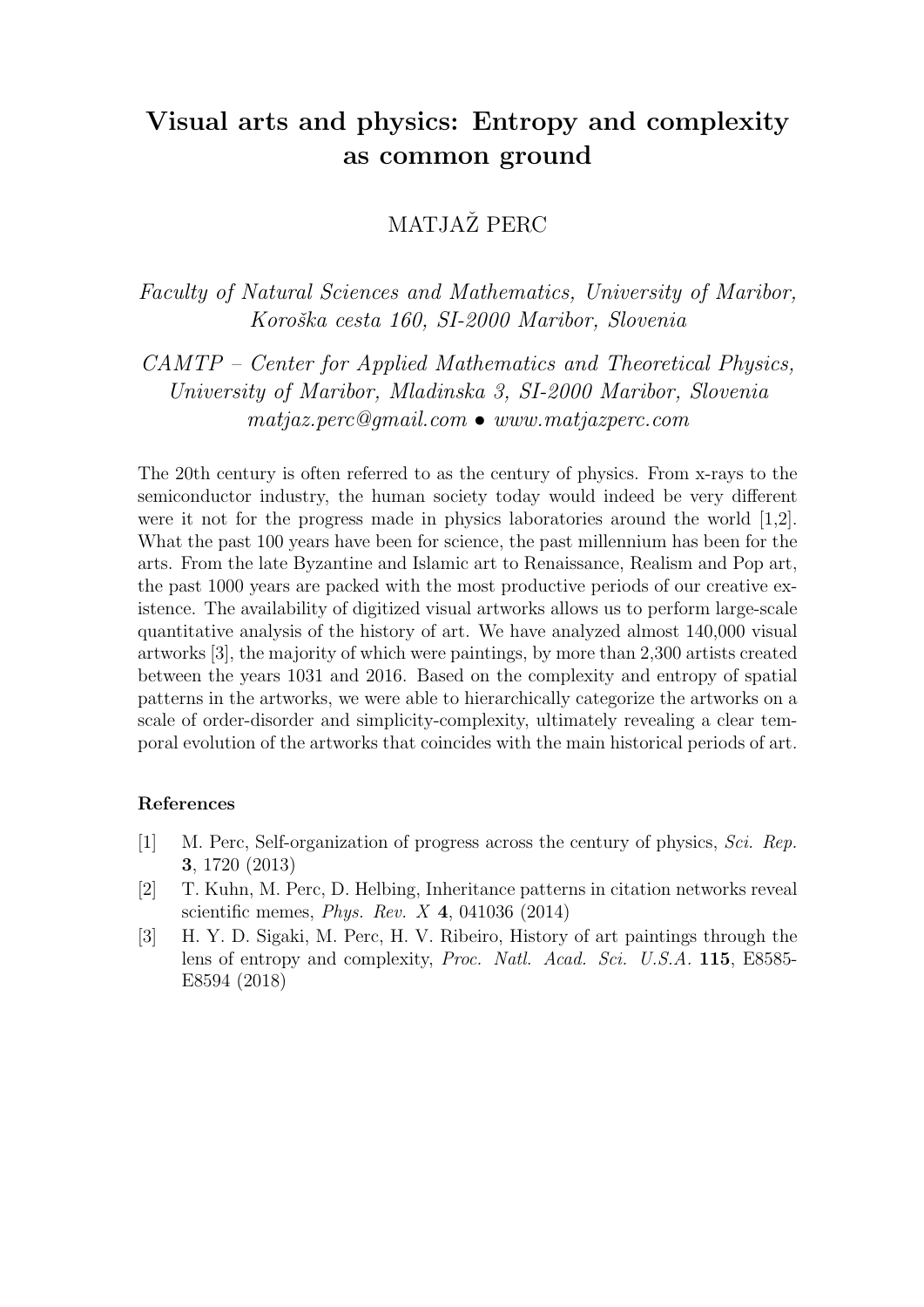## Symmetries of quadratic systems of ODE's

### TATJANA PETEK

University of Maribor, Faculty of electrical engineering and Computer Science, Slovenia CAMTP - Center for Applied Mathematics and Theoretical Physics IMFM - Institute of Mathematics, Physics and Mechanics tatjana.petek@um.si

One of important problems arising in the investigation of the qualitative behavior of dynamical systems is determining whether a given system admits some kind of symmetry. In studies of dynamical systems described by autonomous polynomial systems of ordinary differential equations, we deal mainly with two kinds of symmetries: The rotational symmetry  $(Z_q$ -symmetry) and the time-reversible (involutive) symmetry. The existence of time-reversible symmetry in a polynomial system is related closely to the integrability of the system and, rotational symmetries have a connection to the second part of Hilbert's 16th problem.

For a given family of real planar polynomial systems of ordinary differential equations depending on parameters, we consider the problem of how to find the systems in the family which become symmetric after some affine transformation. We first propose a general computational approach for quadratic systems to solve this problem, and then demonstrate its usage for the case of the family of planar quadratic systems.

#### References

[1] M. Han, T. Petek, V. Romanovski

Reversibility in polynomial systems of ODE's, Applied mathematics and computation, **338** (2018) 55-71.

[2] T. Petek, V. Romanovski

Symmetries of quadratic systems of ODE's, preprint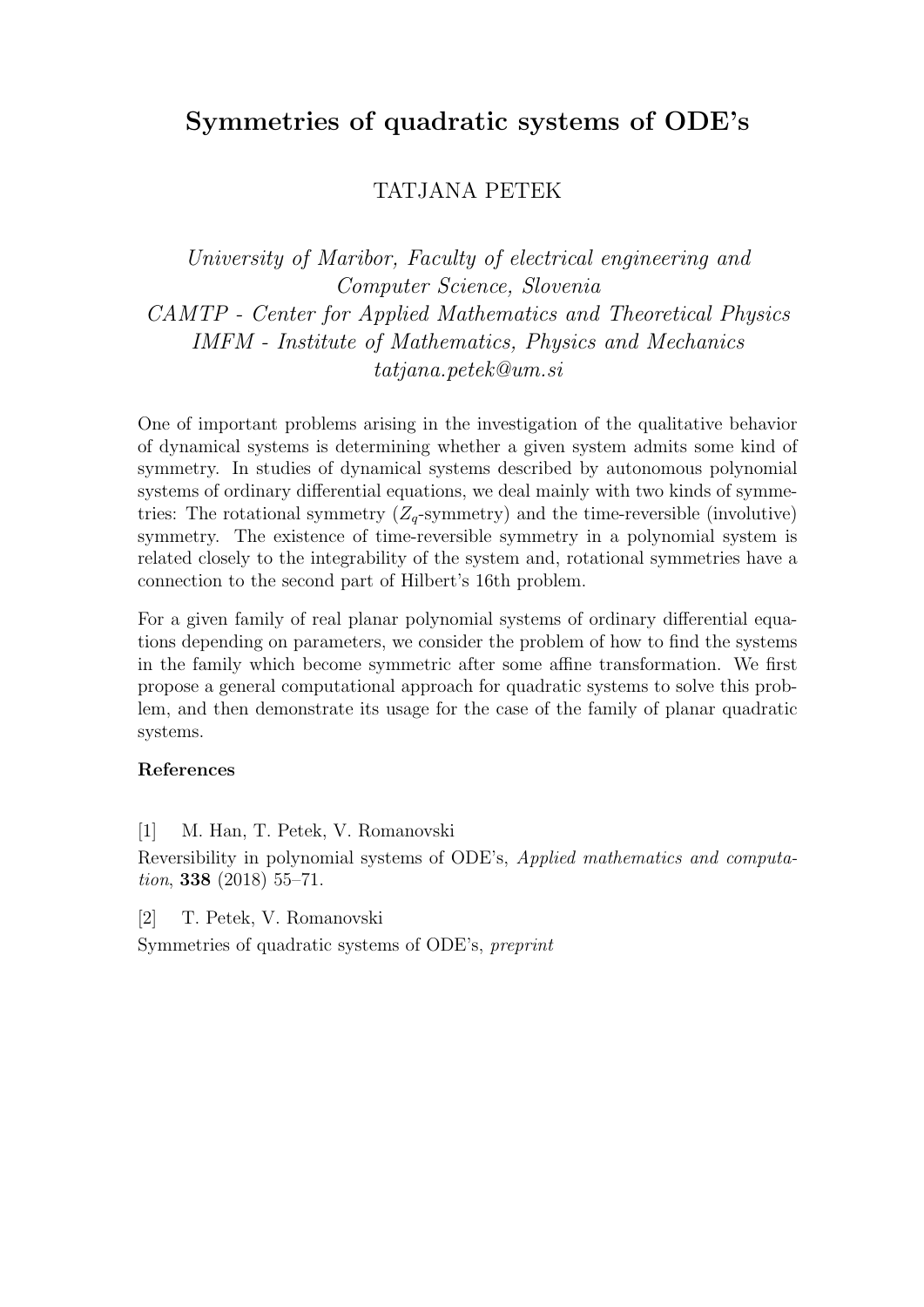## Electrification of aircraft

### ANITA PRAPOTNIK BRDNIK

Faculty of Civil Engineering, Transportation Engineering and Architecture University of Maribor, Smetanova ulica 17, SI-2000 Maribor, Slovenia anita.prapotnik@um.si

In a last couple of years, an electrification of land vehicles is developing very fast. Most car producers are already having one or more hybrid car models and/or car models that run solemnly on batteries. First hydrogen cars for a commercial use are also in a development. On the other hand, such progress is not seen in an aircraft industry. There are some electric and hybrid propulsion ultralight aircraft already available on the market. The first prototype ultralight passenger aircraft powered by a fuel cell was developed recently by German company DLR. Nevertheless, no larger aircrafts were yet developed. We would like to present benefits, limitations and challenges regarding the development of a small (19 and 70 seater) aircraft. Three types of aircraft will be discussed: hybrid aircraft (battery + inner combustion), battery driven aircraft and aircraft powered by fuel cells using hydrogen as a fuel. Above aircraft types will be shortly presented and compared with a conventional aircraft according to their technical and enviromental characteristics.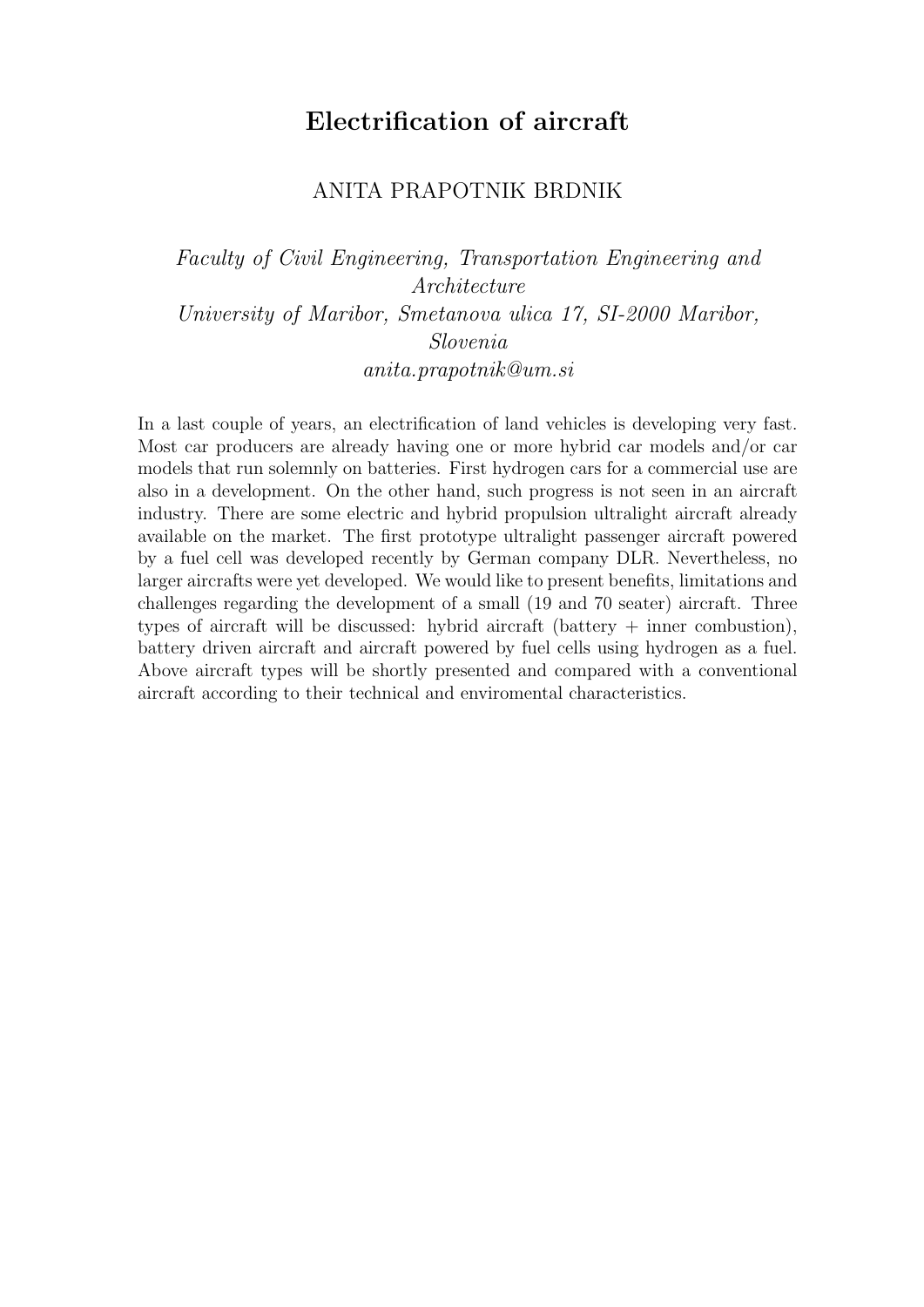# Many-body quantum chaos and random matrix theory

### TOMAŽ PROSEN

Faculty of Mathematics and Physics – Department of Physics University of Ljubljana, Jadranska 19, SI-1000, Ljubljana, Slovenia  $tomaz. prosen@fmd.uni-li.si \bullet chaos.fmf.uni-li.si$ 

One of the key goals of quantum chaos is to establish a clean relationship between the observed universal spectral fluctuations of simple quantum systems and random matrix theory. For single particle systems with fully chaotic classical counterparts, the problem has been essentially solved by M. V. Berry within the so-called diagonal approximation of semiclassical periodic-orbit sums.

In recent years, the questions of long-time dynamics at high energies, for which the full many-body energy spectrum becomes relevant, are coming at the forefront also for simple many-body quantum systems, such as locally interacting spin chains. Such systems seem to display two universal types of of behaviour which are nowadays usually termed as "many-body localized phase" and "ergodic phase". In the ergodic phase, the spectral fluctuations are typically excellently described by random matrix theory, despite simplicity of interactions and lack of any external source of disorder.

I will outline a heuristic derivation of random matrix spectral form factor for clean non-integrable spin chains [1], a prominent example of which is the Ising chain in a tilted (transverse + longitudinal) periodically kicking magnetic field. I will also present a specific model of the same type with nearest-neighbour interactions where random matrix spectral form factor can be rigorously proven. These models provide exactly solvable models of many-body quantum chaos [2,3], in a similar way as the Arnold's cat map or Baker map provide exactly solvable models of classical chaos.

- [1] P. Kos, M. Ljubotina, T. Prosen, Phys. Rev. X 8, 021062 (2018)
- [2] B. Bertini, P. Kos, T. Prosen, Phys. Rev. Lett. 121, 264101 (2018)
- [3] B. Bertini, P. Kos, T. Prosen, preprint arXiv:1812.05090 (2018)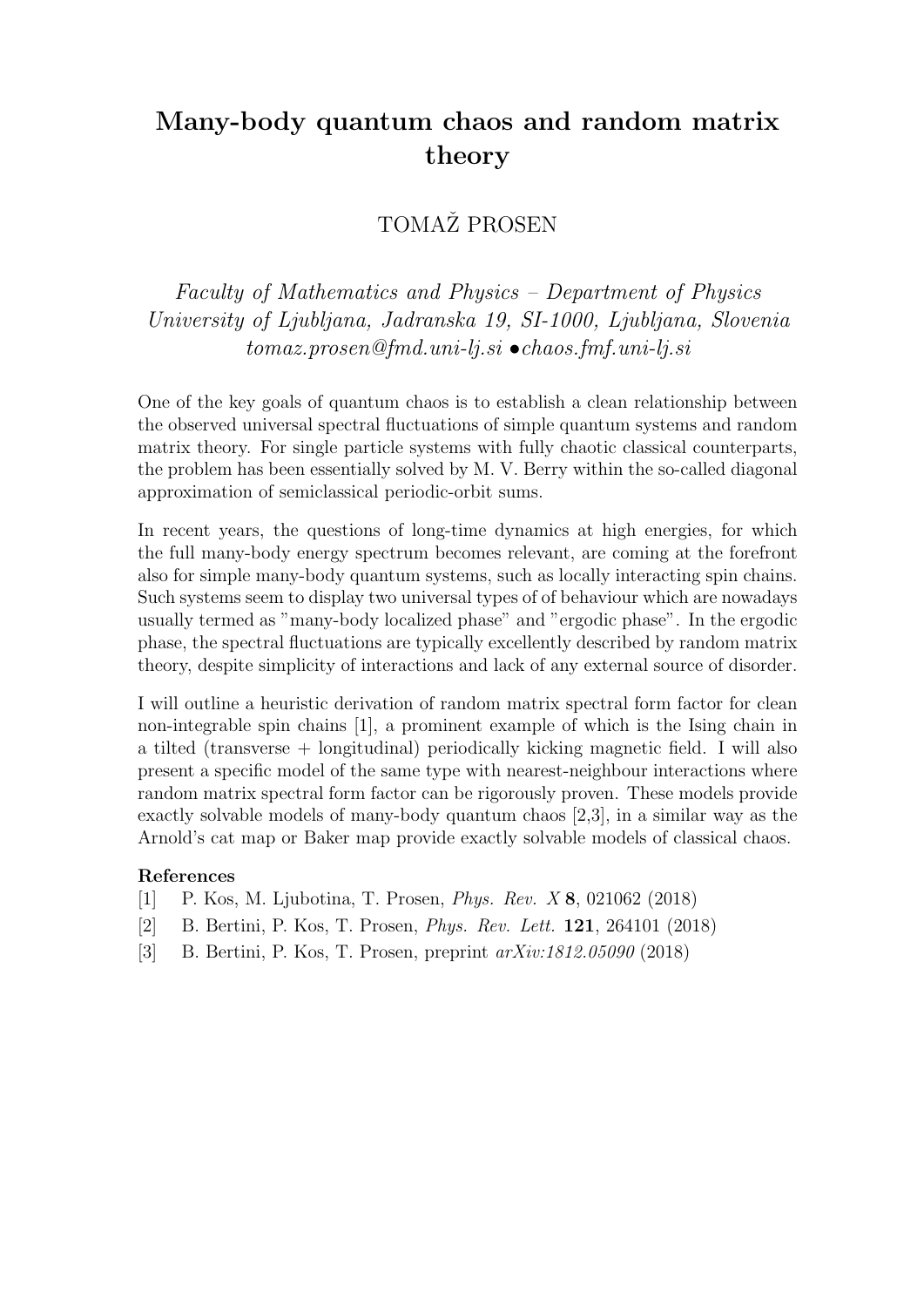# Parametric resonance in linear and nonlinear oscillators

### MARKO ROBNIK

CAMTP - Center for Applied Mathematics and Theoretical Physics University of Maribor, Mladinska 3, SI-2000 Maribor, Slovenia Robnik@uni-mb.si • www.camtp.uni-mb.si

We study theoretically and computationally the behaviour of the classical and quantum parametrically periodically driven linear oscillator. As a basic paradigm of such a Floquet system we consider the case of the harmonic oscillation of the oscillator frequency, which is convenient to handle theoretically and computationally, while keeping the general features. We derive explicit analytic formula for the quantum propagator in terms of the classical propagator. Using this, we derive the explicit exact formula for the evolution of the expectation value of the energy starting from an arbitrary normalizable initial state. In the case of the starting pure stationary eigenstate the exponential evolution is exactly the same as for the classical microcanonical ensemble of initial conditions of the same starting energy. We confirm also numerically with absolute certainty that the borders of (in)stability regions classically and quantally coincide exactly, in accordance with the theory, and find a number of important empirical results, especially an equation of the elliptic type describing the rate of exponential energy growth inside the lacunae in terms of other system's quantities. We believe that our approach and findings are of generic linear type, i.e. applicable in most such linear Floquet systems, and present a strong motivation for a general theory, classically and quantally. Finally, we present some results on nonlinear Floquet oscillators, which are the subject of current research.

- [1] V. Grubelnik, M. Logar, M. Robnik and Y. Xia, Physical Review E 99 No. 2 (2019) 022209
- [2] G. Papamikos and M. Robnik, J. Phys. A: Math. Theor. 45 (2012) 015206
- [3] G. Papamikos and M. Robnik, J. Phys. A: Math. Theor. 44 (2011) 315102
- [4] G. Papamikos, B. C. Sowden and M. Robnik, Nonlinear Phenomena in Complex Systems (Minsk) 15 No. 3 (2012) 227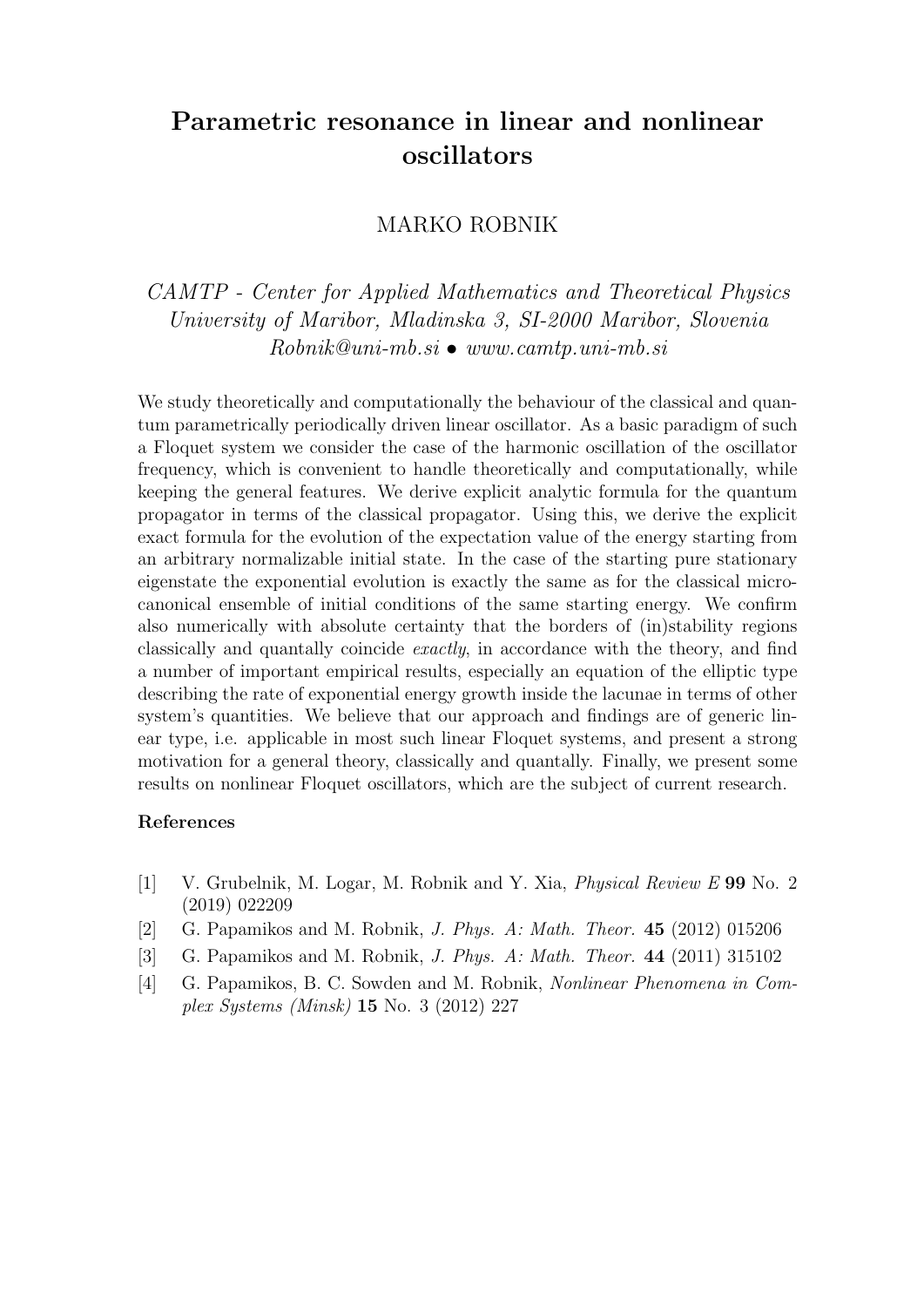# Periodic solution and limit cycle bifurcations in some biochemical models

### VALERY ROMANOVSKI

CAMTP - Center for Applied Mathematics and Theoretical Physics University of Maribor, Mladinska 3, SI-2000 Maribor, Slovenia Faculty of Faculty of Electrical Engineering and Computer Science Faculty of Natural Science and Mathematics University of Maribor, SI-2000 Maribor Slovenia  $valerij. romanovskij@um.si \bullet www. camtp.uni-mb.si$ 

We investigate the existence of first integrals and limit cycle bifurcations in threedimensional systems connected to ecological and biochemical studies. We first present an approach to find invariant surfaces and Darboux integrals in polynomial systems, which can be used also to determine center manifolds of the system. Then, a new approach to investigate Andronov-Hopf and Bautin bifurcations on a center manifold is presented.

- [1] V. Antonov, D. Dolićanin, V.G. Romanovski, J. Tóth, *MATCH Commun.* Math. Comput. Chem. 76 (2016) 455–474.
- [2] Y. Xia, M. Grašič, W. Huang and V. G. Romanovski, Limit Cycles in a Model of Olfactory Sensory Neurons, 2018, International Journal of Bifurcation and Chaos (in press).
- [3] Y. Li and V. G. Romanovski, Hopf bifurcations in a Predator-Prey Model with an Omnivore (preprint).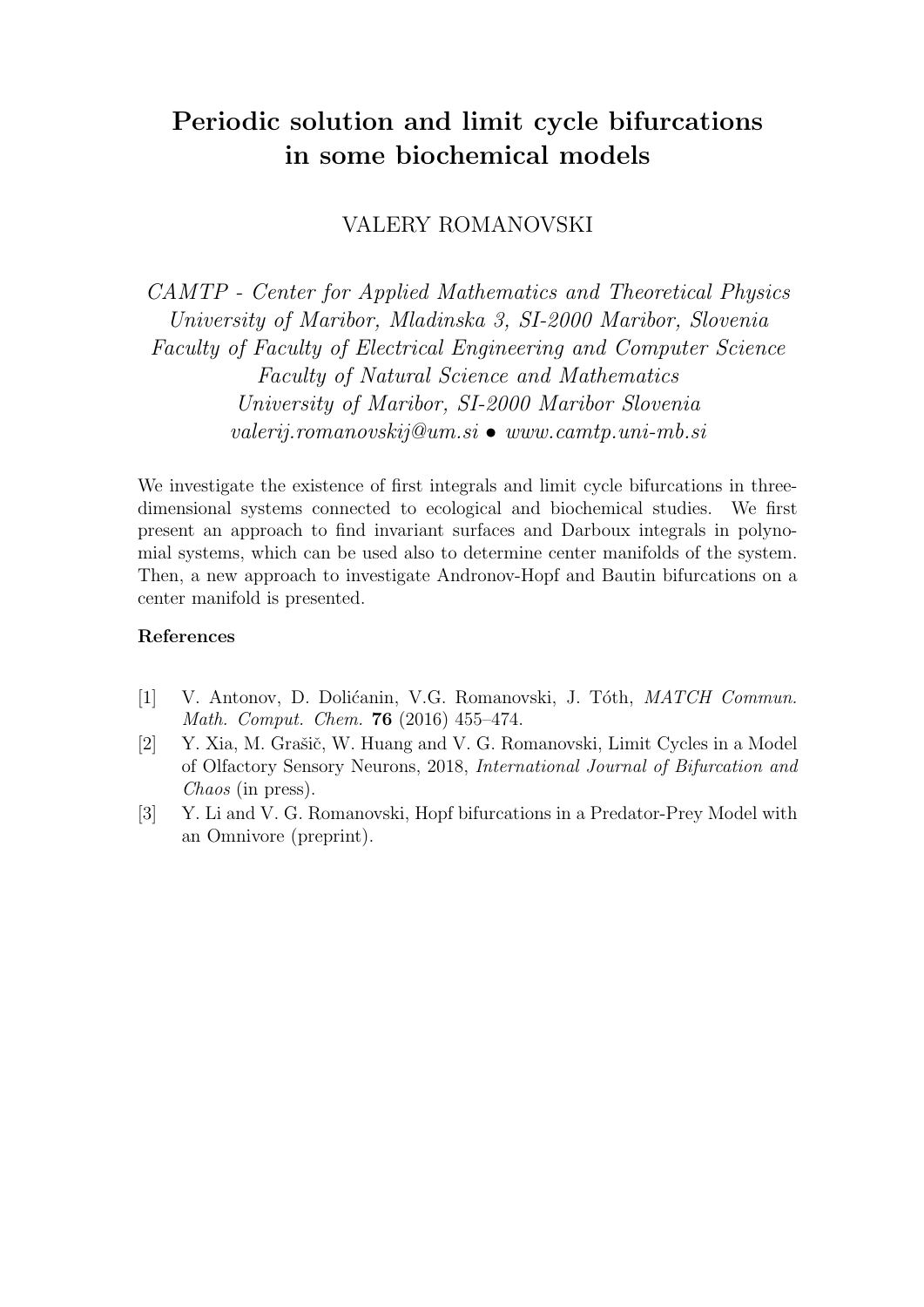## Stabilization of skyrmion lattices in blue phases

## SLOBODAN ŽUMER

Jožef Stefan Institute  $\mathcal{C}$  Faculty of Mathematics and Physics, University of Ljubljana, Ljubljana, Slovenia  $slobodan.zumer@fmf.uni-li.si \bullet www. softmatter.fmf.uni-li.si$ 

Cholesteric blue phases, as an example of anisotropic topological soft matter, are highly chiral nematic liquids that confined to thin layers exhibit numerous defect structures. Recently in a BP I confined to a very thin wedge cell few years ago predicted hexagonal 2D lattice of half-skyrmions was experimentally realized [1]. The lattice consists of nonsingular vertices - double twist cylinders characterized by 90 turns, which are separated by singular -1/2 disclination lines. Optical properties and modeled structures obtained with the minimization of the phenomenological q-tensor free energy expansion are used to explain observed microscope images and Kossel diagrams of half-skyrmion lattices [1-3]. In a cholesteric blue phase II sandwiched between two confining surfaces with specific periodic anchoring patterns, the formation of square and triangular quasi-two dimensional half-skyrmion lattices is demonstrated using the same numerical simulation approach [4]. Examples illustrate stabilizing and designing of complex birefringent profiles with potential for use in photonics.

- [1] A. Nych, J. Fukuda, U. Ognysta, S. Žumer and I. Muševič, Spontaneous formation and dynamics of half-skyrmions in a chiral liquid-crystal film, Nature Physics 13(2017) 1215-1220
- [2] J. Fukuda, A. Nych, U. Ognysta, S. Žumer and I. Muševič, Liquid-crystalline half-Skyrmion lattice spotted by Kossel diagrams, Sci. Rep. 8 (2018) 17234
- [3] J. Fukuda and S.  $\check{Z}$ umer, Reflection spectra and near-field images of a liquid crystalline half-Skyrmion lattice, Opt. Express 44 (2011) 315102
- [4] S. Wang, M. Ravnik and S. Zumer, Surface-patterning generated half-skyrmion lattices in cholesteric blue phase thin films, *Liq. Crystals* 45 (2018) 2329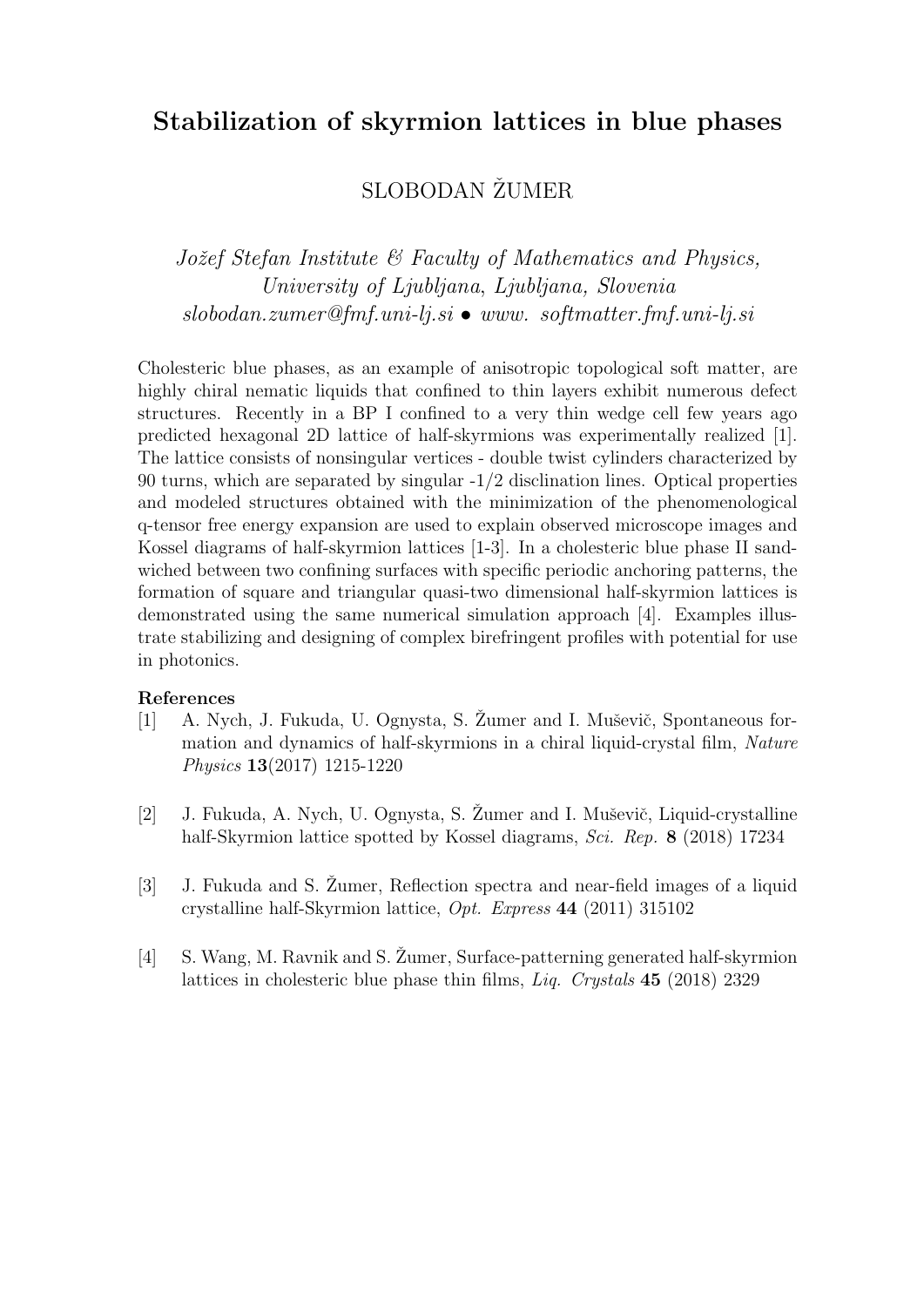## KONCERT

## Nejc Kamplet, klavir

Petek, 19. april 2019, 19:00

Kavarna Art, Mercure Maribor City Center Hotel

## PROGRAM

Peter Iljič Čajkovski: Tema in Variacije v F duru, op. 19, št. 6

Ludwig van Beethoven: Sonata št. 29 v B duru, op. 106 -"Hammerklavier"

I. Allegro II. Scherzo: Assai vivace III. Adagio sostenuto IV. Introduzione: Largo...Allegro - Fuga: Allegro risoluto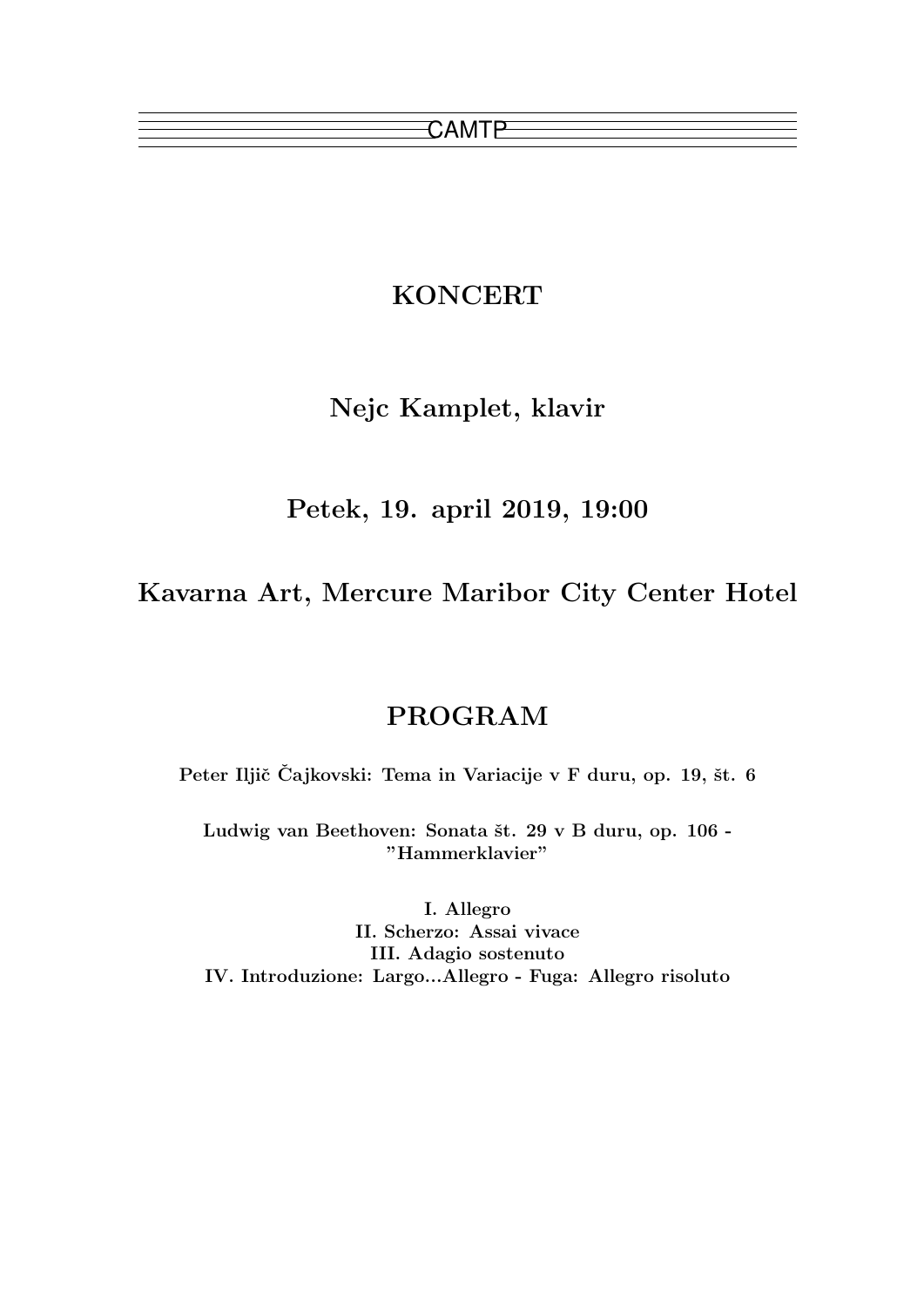# **CONCERT**

# Nejc Kamplet, piano

## Friday, 19 April 2019, 19:00

Saloon Art, Mercure Maribor City Center Hotel

## PROGRAM

Pyotr I. Tchaikovsky: Theme and Variations in F major Op. 19, No. 6

Ludwig van Beethoven: Sonata in B-flat major, No. 29, Op. 106, "Hammerklavier"

I. Allegro II. Scherzo: Assai vivace III. Adagio sostenuto IV. Introduzione: Largo...Allegro - Fuga: Allegro risoluto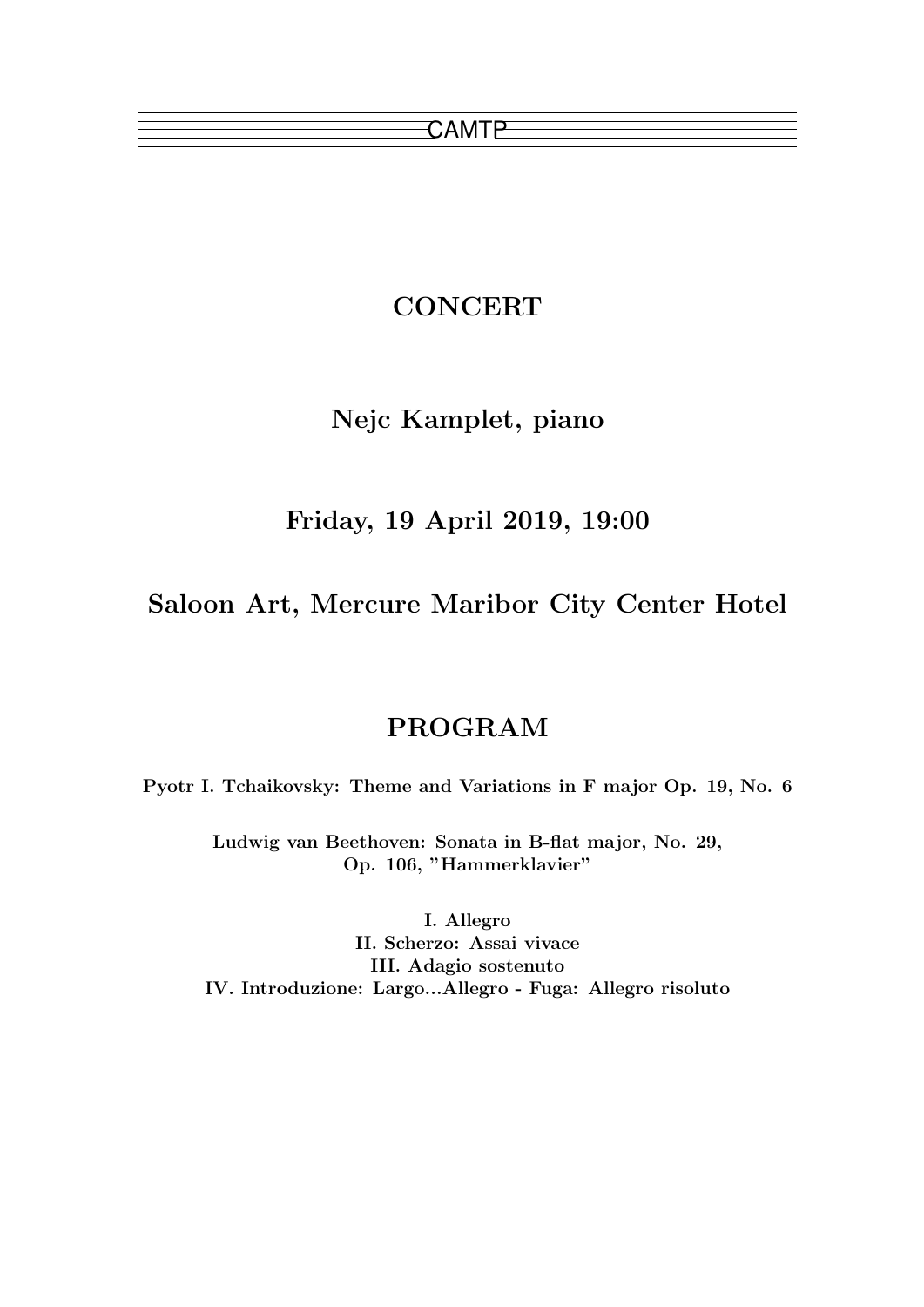# SPEECH AT DINNER AND AFTER CONCERT in Honour of George Krylov by Marko Robnik Hotel Mercure Maribor, 19 April 2019

Ladies and Gentlemen, Dear Colleagues and Friends, Dear George!

It is my great pleasure to have and to use this opportunity tonight to congratulate you, George, on your 60th birthday. We know each other since quite some time. More precisely, since February 1996 when I first visited Minsk, attending the conference Nonlinear Phenomena in Complex Systems, organized by Professor Viatcheslav Kuvshinov, who has kindly invited me to present a lecture. This was the first time that I met also other colleagues professors and researchers in physics in Minsk and in Belarus in general, and I was impressed by the quality of science, especially given the very difficult conditions under which colleagues in Belarus had to survive. It is that time that I have realized your personal very broad scientific interests, knowledge and activities in theoretical physics, also combined with computer science and computational physics. This surprise was even bigger, when I realized that you have also extremely large and heavy lecturing duties at your Belarusian State University in Minsk, at your Faculty of Physics. Your contributions to theoretical and mathematical physics are very significant, they have enriched your Faculty in Minsk, and contributed to the reputation of your family as physics-family. For those, who do not know George yet, I should mention that his wife Dr. Halina Grushevskaya Krylova is also a theoretical physicist, and she presented her nice talk today in the Symposium. In addition, their daugthers Ljuba and Nina both are also theoretical physicists, Nina even PhD, as well as Ljuba's husband Maxim, so one might speculate whether their son Alexander, grandson of George and Halina, has any chance to escape physics!

Based on, and due to your professional knowledge and experience in physics I have invited you to join CAMTP for some longer period, and it was my and our pleasure when you joined us for almost two years in the period 1997-1999. You have contributed significantly to the scientific output of the institute in the field of mathematical and theoretical physics. You also, together with Galina, joined us as invited speaker, at the 1st European Advanced Studies Conference in 2000, in Bexbach, Germany, which I have organized jointly with Dr. Andreas Ruffing, from the Technical University of Munich at the time.